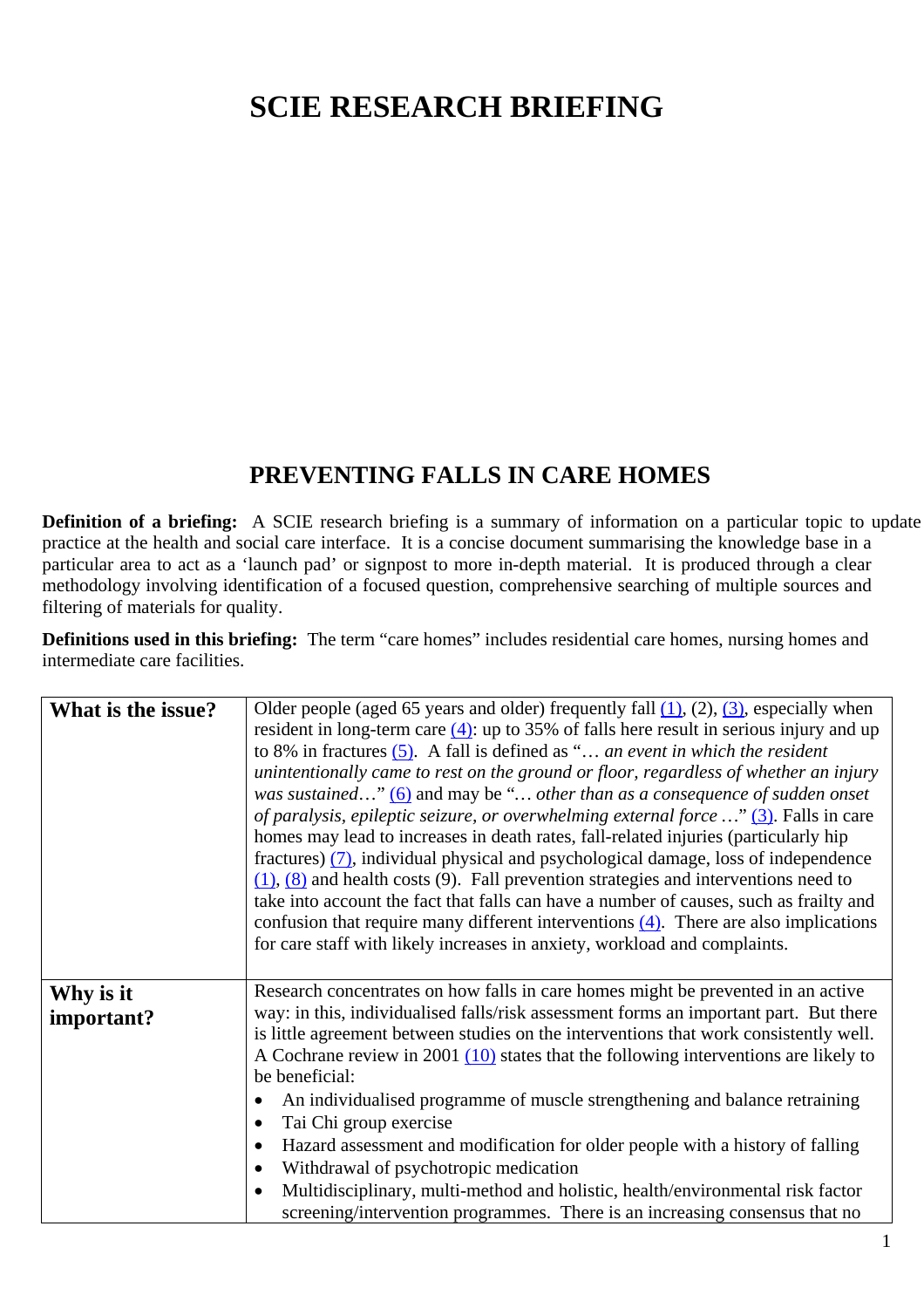|                                                    | one intervention can effectively prevent falls or reduce injuries: a multi-<br>interventional approach is needed. $(11)$ , $(12)$                                                                                                                                                                                                                                                                                                                                                                                                                                                                                                                                                                                                                                                                                                                                                                                                                                                                                                                                                                                                                                                                |
|----------------------------------------------------|--------------------------------------------------------------------------------------------------------------------------------------------------------------------------------------------------------------------------------------------------------------------------------------------------------------------------------------------------------------------------------------------------------------------------------------------------------------------------------------------------------------------------------------------------------------------------------------------------------------------------------------------------------------------------------------------------------------------------------------------------------------------------------------------------------------------------------------------------------------------------------------------------------------------------------------------------------------------------------------------------------------------------------------------------------------------------------------------------------------------------------------------------------------------------------------------------|
|                                                    | A further Cochrane review in 2003 $(13)$ states that the use of hip protectors for<br>those living in institutional care with a history of hip fracture appears to reduce the<br>occurrence of hip fractures. However, recent user consultation in Sheffield suggests<br>that users may not understand clearly the linkage between falls and hip protectors as<br>a form of prevention. This may help to explain the high drop-out rate in the<br>wearing of hip protectors. Expert knowledge has also indicated that the wearing of<br>hip protectors can lead to incontinence.                                                                                                                                                                                                                                                                                                                                                                                                                                                                                                                                                                                                                 |
| What are the<br>ethical<br>considerations?         | Living in a care home can result in residents becoming less independent $(14)$ which<br>can impact on their ability to exercise their rights and responsibilities $(15)$ . Routine<br>restraint of residents (through methods such as cot sides, lap belts and cocoon beds)<br>has not been found to reduce falls or injuries $(16)$ and may result in other problems<br>occurring such as pressure sores, incontinence, muscle-wasting and worsening<br>mental health $(16)$ . Expert knowledge has also indicated that there are ethical issues<br>around the use of surveillance and passive alarms. There are also potential<br>difficulties in user participation in interventions: refusals, high drop-out rates $(17)$<br>and the need for written consent $(7)$ , (9). One study $(18)$ actively recruited<br>participants through the use of presentations and assessed the reaction of<br>participants to the exercise programme at the end of the study. There are also<br>resource implications, particularly where multi-agency, individualised and<br>multifaceted interventions are recommended: one example is the appointment of a<br>falls co-ordinator for each home $(19)$ . |
| What are the views<br>of users and user<br>groups? | Research on user views on and involvement with falls prevention is not readily<br>available apart from at a local level. Recent user consultation in Sheffield revealed<br>that all participants were worried about falling, aware that it could cause broken<br>bones and concerned about summoning help. Participants gave the following<br>reasons for falling: environmental hazards (trips, slips, patterned carpets), footwear,<br>dizziness, loss of balance, rushing and non-use of walking aids. Also, many falls<br>occur from bed or in a bedroom. Unfortunately, users sometimes saw falling as a<br>'way of life' and that nothing can be done to prevent falls. Conversely, the users<br>were positive about group exercise programmes to improve muscle strength,<br>balance and provide motivation. The apparent lack of studies of user views may<br>indicate that barriers to effective resident consultation could include dementia (9)<br>and confusion $(16)$ . It is clear that more research and guidelines are needed in this<br>area.                                                                                                                                   |
| What do I need to<br>do?                           | Read the following Department of Health documents:<br>$\bullet$<br>National Service Framework for Older People (2001) Standard Six: Falls -<br>pp. 76-89 (20)<br>"How can we help older people not fall again?" - Implementing the Older<br>$\bullet$<br>People's NSF Falls Standard: Support for commissioning good services<br>$(2003)$ $(21)$<br>Preventing Accidental Injury – Priorities for Action: section 3.4 – Injuries to<br>older people from falls and fractures (22)<br>Read the following practice guidelines and research summaries:<br>Guidelines for the prevention and management of falls in the elderly:<br>residential care (revised 2002) produced by Dorset HealthCare. (23)<br>Cornwall and Isles of Scilly Falls Prevention and Management Strategy<br>$\bullet$                                                                                                                                                                                                                                                                                                                                                                                                        |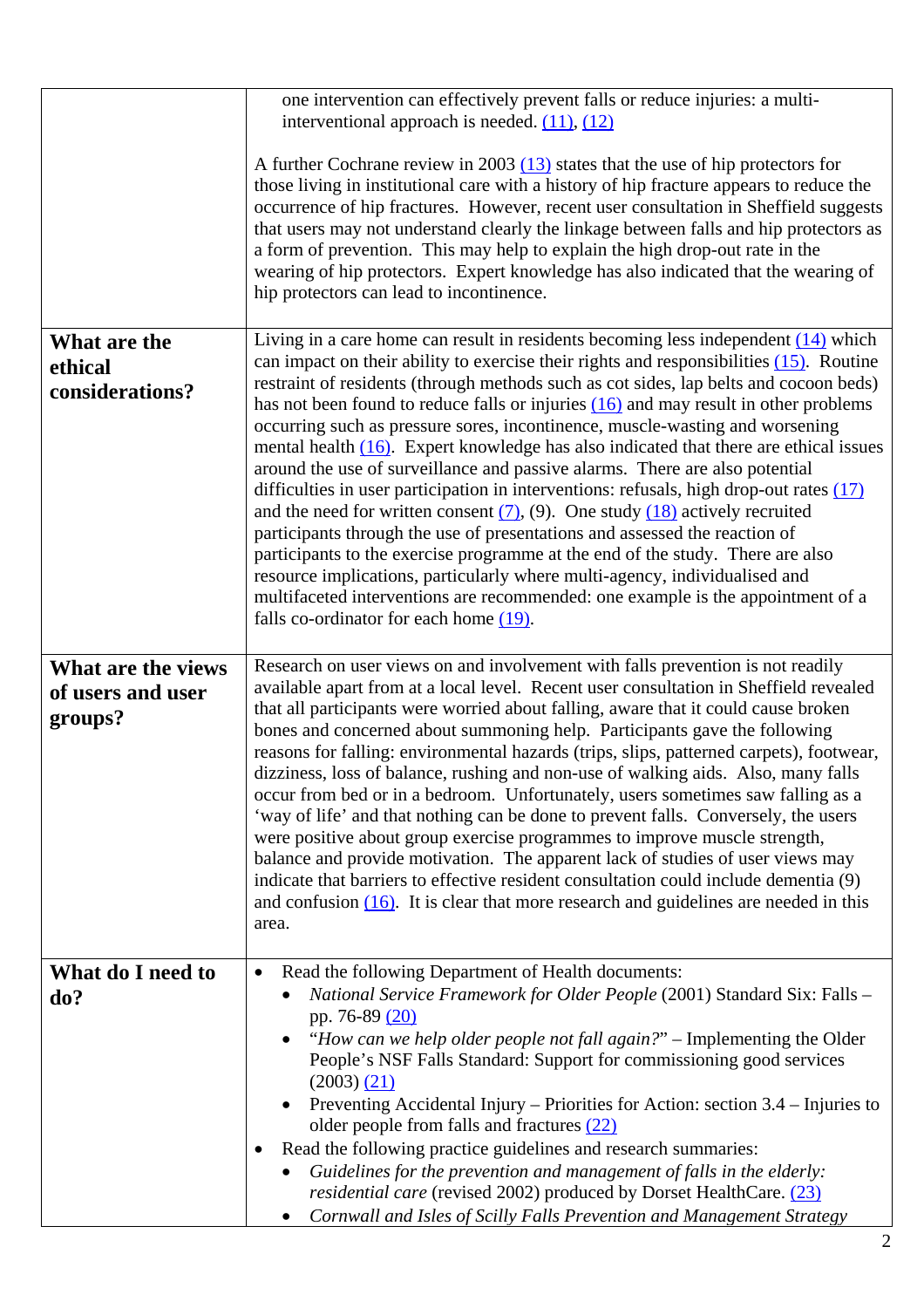|                      | $(2001)$ . $(24)$<br>Feder G. Cryer C. Donovan S. Carter Y. (2000) Guidelines for the<br>prevention of falls in people over 65 $(3)$<br>American Geriatrics Society, British Geriatrics Society and American<br>Academy of Orthopaedic Surgeons Panel on Falls Prevention (2001)<br>Guidelines for the Prevention of Falls in Older Persons (25)<br>NSW Health Department (2001) Preventing Injuries From Falls in Older<br>People (26)<br>Shanley C. Putting your best foot forward: preventing and managing falls in<br>aged care facilities (27)<br>Find out what advice on falls prevention is given in your area and ensure that a<br>$\bullet$<br>falls audit is carried out and regularly updated for your own residential home.<br>Consider setting up or encouraging the establishment of local networks between<br>homes to encourage support, share good practice and facilitate training. |
|----------------------|-------------------------------------------------------------------------------------------------------------------------------------------------------------------------------------------------------------------------------------------------------------------------------------------------------------------------------------------------------------------------------------------------------------------------------------------------------------------------------------------------------------------------------------------------------------------------------------------------------------------------------------------------------------------------------------------------------------------------------------------------------------------------------------------------------------------------------------------------------------------------------------------------------|
| What are the         | All care homes need to have falls prevention strategies in place $(28)$ and use them.                                                                                                                                                                                                                                                                                                                                                                                                                                                                                                                                                                                                                                                                                                                                                                                                                 |
| implications?        | This should include:                                                                                                                                                                                                                                                                                                                                                                                                                                                                                                                                                                                                                                                                                                                                                                                                                                                                                  |
|                      | Forging good links with primary/community/secondary health care. In                                                                                                                                                                                                                                                                                                                                                                                                                                                                                                                                                                                                                                                                                                                                                                                                                                   |
|                      | particular, Primary Care Trusts need to include care homes in their Health                                                                                                                                                                                                                                                                                                                                                                                                                                                                                                                                                                                                                                                                                                                                                                                                                            |
|                      | Improvement and Modernisation Plans.                                                                                                                                                                                                                                                                                                                                                                                                                                                                                                                                                                                                                                                                                                                                                                                                                                                                  |
|                      | Having a simple screening process to identify residents at high risk of falling<br>$\bullet$                                                                                                                                                                                                                                                                                                                                                                                                                                                                                                                                                                                                                                                                                                                                                                                                          |
|                      | who may require specialist assessment $(29)$ .                                                                                                                                                                                                                                                                                                                                                                                                                                                                                                                                                                                                                                                                                                                                                                                                                                                        |
|                      | Training and ongoing awareness for staff (2) especially in relation to<br>$\bullet$                                                                                                                                                                                                                                                                                                                                                                                                                                                                                                                                                                                                                                                                                                                                                                                                                   |
|                      | individualised assessments and multiple activity programmes $(8)$ , $(18)$ .                                                                                                                                                                                                                                                                                                                                                                                                                                                                                                                                                                                                                                                                                                                                                                                                                          |
|                      | Consideration needs to be given to developing effective systems for<br>disseminating up-to-date information on evidence and practice ideas to care                                                                                                                                                                                                                                                                                                                                                                                                                                                                                                                                                                                                                                                                                                                                                    |
|                      | home staff.                                                                                                                                                                                                                                                                                                                                                                                                                                                                                                                                                                                                                                                                                                                                                                                                                                                                                           |
|                      | Good systems to monitor and learn from falls occurring within the care                                                                                                                                                                                                                                                                                                                                                                                                                                                                                                                                                                                                                                                                                                                                                                                                                                |
|                      | home.                                                                                                                                                                                                                                                                                                                                                                                                                                                                                                                                                                                                                                                                                                                                                                                                                                                                                                 |
|                      |                                                                                                                                                                                                                                                                                                                                                                                                                                                                                                                                                                                                                                                                                                                                                                                                                                                                                                       |
|                      | More research is also needed on areas including environmental hazards and                                                                                                                                                                                                                                                                                                                                                                                                                                                                                                                                                                                                                                                                                                                                                                                                                             |
|                      | preventing falls $(30)$ , economic evaluations of intervention programmes $(31)$ ,                                                                                                                                                                                                                                                                                                                                                                                                                                                                                                                                                                                                                                                                                                                                                                                                                    |
|                      | individual evaluation of components in multiple programmes $(3)$ and the influence                                                                                                                                                                                                                                                                                                                                                                                                                                                                                                                                                                                                                                                                                                                                                                                                                    |
|                      | of hip protectors on activity levels $(32)$ . Effective falls prevention strategies are                                                                                                                                                                                                                                                                                                                                                                                                                                                                                                                                                                                                                                                                                                                                                                                                               |
|                      | likely to have economic benefits $(33)$ as fewer falls means a saving in high health                                                                                                                                                                                                                                                                                                                                                                                                                                                                                                                                                                                                                                                                                                                                                                                                                  |
|                      | care costs $(3)$ .                                                                                                                                                                                                                                                                                                                                                                                                                                                                                                                                                                                                                                                                                                                                                                                                                                                                                    |
|                      | For further ideas, see the related briefings on The Use of Assistive Technology for                                                                                                                                                                                                                                                                                                                                                                                                                                                                                                                                                                                                                                                                                                                                                                                                                   |
|                      | People With Dementia Living in the Community and Aiding Communication With                                                                                                                                                                                                                                                                                                                                                                                                                                                                                                                                                                                                                                                                                                                                                                                                                            |
|                      | People With Dementia.                                                                                                                                                                                                                                                                                                                                                                                                                                                                                                                                                                                                                                                                                                                                                                                                                                                                                 |
|                      |                                                                                                                                                                                                                                                                                                                                                                                                                                                                                                                                                                                                                                                                                                                                                                                                                                                                                                       |
| Who can I contact?   | Help the Aged (advice on preventing falls) at:                                                                                                                                                                                                                                                                                                                                                                                                                                                                                                                                                                                                                                                                                                                                                                                                                                                        |
|                      | http://www.helptheaged.org.uk/AdviceInfo/Slips+trips.htm                                                                                                                                                                                                                                                                                                                                                                                                                                                                                                                                                                                                                                                                                                                                                                                                                                              |
|                      | Age Concern at: http://www.ageconcern.org.uk/                                                                                                                                                                                                                                                                                                                                                                                                                                                                                                                                                                                                                                                                                                                                                                                                                                                         |
|                      | National Primary Care Development Team (Falls Collaborative) at:                                                                                                                                                                                                                                                                                                                                                                                                                                                                                                                                                                                                                                                                                                                                                                                                                                      |
|                      | http://www.npdt.org/scripts/default.asp?site_id=6                                                                                                                                                                                                                                                                                                                                                                                                                                                                                                                                                                                                                                                                                                                                                                                                                                                     |
|                      |                                                                                                                                                                                                                                                                                                                                                                                                                                                                                                                                                                                                                                                                                                                                                                                                                                                                                                       |
| Where can I find     | Older Inpatients' Falls Support and Prevention Education Programme -<br>٠                                                                                                                                                                                                                                                                                                                                                                                                                                                                                                                                                                                                                                                                                                                                                                                                                             |
| examples of          | coordinated by Age Concern Stockport.                                                                                                                                                                                                                                                                                                                                                                                                                                                                                                                                                                                                                                                                                                                                                                                                                                                                 |
| innovative practice? | http://www.dti.gov.uk/homesafetynetwork/fl_goodp.htm#stockport                                                                                                                                                                                                                                                                                                                                                                                                                                                                                                                                                                                                                                                                                                                                                                                                                                        |
|                      | Falls Prevention for Older People through Differentiated Physical Activity                                                                                                                                                                                                                                                                                                                                                                                                                                                                                                                                                                                                                                                                                                                                                                                                                            |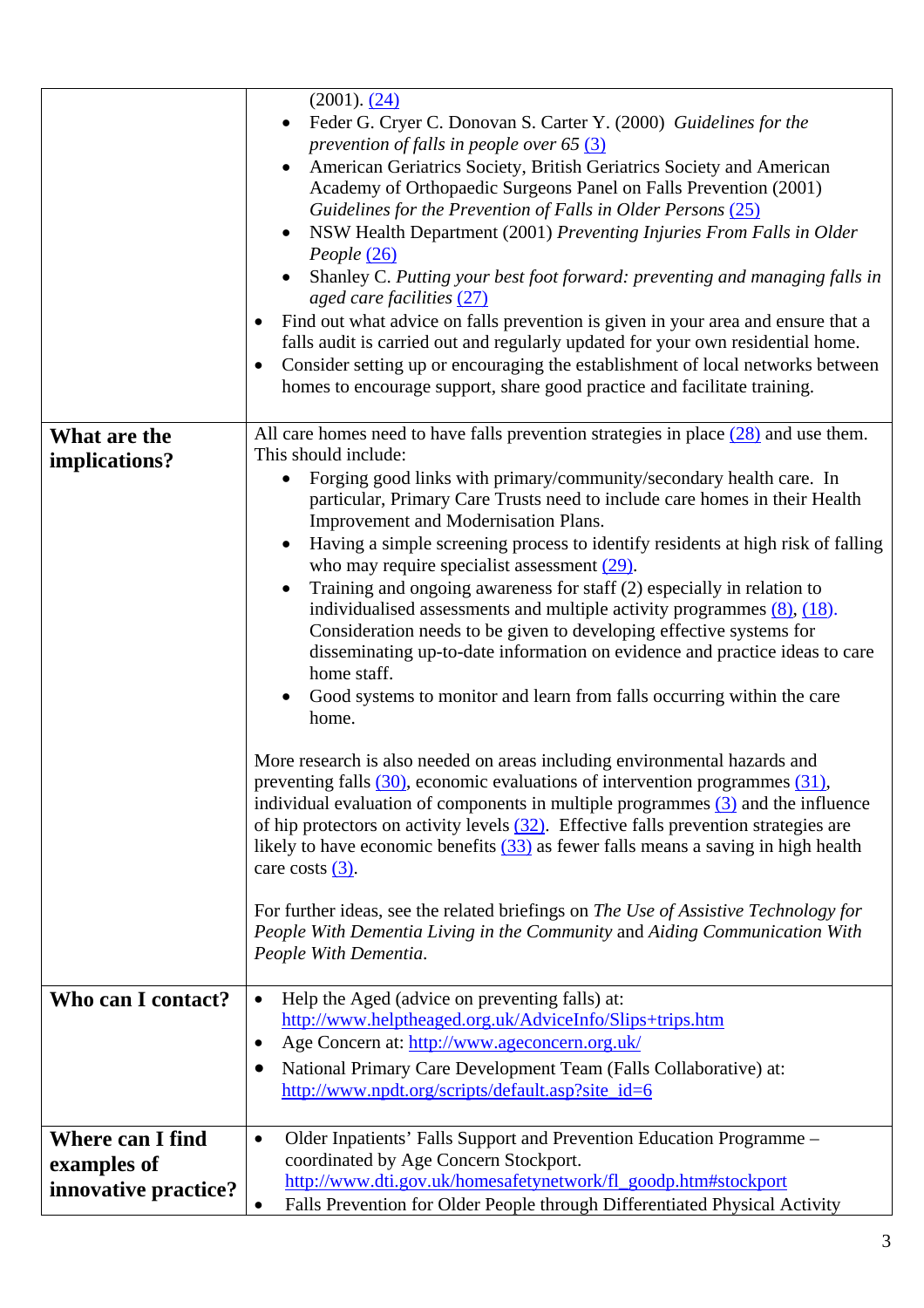|                         | Provision, led by Wiltshire Health Promotion Service.<br>http://www.dti.gov.uk/homesafetynetwork/fl_goodp.htm#wilts<br>Joint Strategy for the Prevention of Falls in Older People – coordinated by<br>$\bullet$<br>North Derbyshire Health Authority.<br>http://www.dti.gov.uk/homesafetynetwork/fl_goodp.htm#derby<br>Mind Your Step project, run by Birmingham North East PCG<br>$\bullet$<br>http://www.dh.gov.uk/PolicyAndGuidance/HealthAndSocialCareTopics/OlderP<br>eoplesServices/OlderPeoplePromotionProject/OlderPeoplePromotionProjectArt<br>icle/fs/en?CONTENT_ID=4002293&chk=jzp37j<br>Preventing Falls & Promoting Independence project, run by Merton, Sutton and<br>٠<br>Wandsworth Health Authority                                                                           |
|-------------------------|------------------------------------------------------------------------------------------------------------------------------------------------------------------------------------------------------------------------------------------------------------------------------------------------------------------------------------------------------------------------------------------------------------------------------------------------------------------------------------------------------------------------------------------------------------------------------------------------------------------------------------------------------------------------------------------------------------------------------------------------------------------------------------------------|
|                         | http://www.dh.gov.uk/PolicyAndGuidance/HealthAndSocialCareTopics/OlderP<br>eoplesServices/OlderPeoplePromotionProject/OlderPeoplePromotionProjectArt<br>icle/fs/en?CONTENT_ID=4002293&chk=jzp37j<br>The specialist falls service at King's College Hospital in London<br>٠<br>http://www.dh.gov.uk/PolicyAndGuidance/HealthAndSocialCareTopics/OlderP<br>eoplesServices/OlderPeoplePromotionProject/OlderPeoplePromotionProjectArt<br>icle/fs/en?CONTENT_ID=4002293&chk=jzp37j<br>Falls Education Programme at the Elderly Health Unit of Broadgreen Hospital<br>$\bullet$<br>in Liverpool<br>http://www.dh.gov.uk/PolicyAndGuidance/HealthAndSocialCareTopics/OlderP<br>eoplesServices/OlderPeoplePromotionProject/OlderPeoplePromotionProjectArt<br>icle/fs/en?CONTENT_ID=4002293&chk=jzp37j |
|                         | Age Concern and ROSPA have produced a training pack for use in the<br>workplace with staff specialising in the care of older people<br>http://www.ageconcern.org.uk/shop/index.cfm?fuseaction=product&product=C<br>970BFF4-F642-4DDA-9DD3D2B23CAC2E8A                                                                                                                                                                                                                                                                                                                                                                                                                                                                                                                                          |
| <b>Resource sites</b>   | Search CareData freely available via the Electronic Library for Social Care<br>$\bullet$<br>Search ASSIA                                                                                                                                                                                                                                                                                                                                                                                                                                                                                                                                                                                                                                                                                       |
| <b>Comments</b>         | Please address all comments, suggestions or ideas for improvement to the ScHARR<br>Library at scharrlib@shef.ac.uk                                                                                                                                                                                                                                                                                                                                                                                                                                                                                                                                                                                                                                                                             |
| <b>Acknowledgements</b> | Thank you to experts and service users for their contributions to this briefing.                                                                                                                                                                                                                                                                                                                                                                                                                                                                                                                                                                                                                                                                                                               |

*Date of first draft – October 2003 Date of latest version – April 2004 Next update due – December 2004*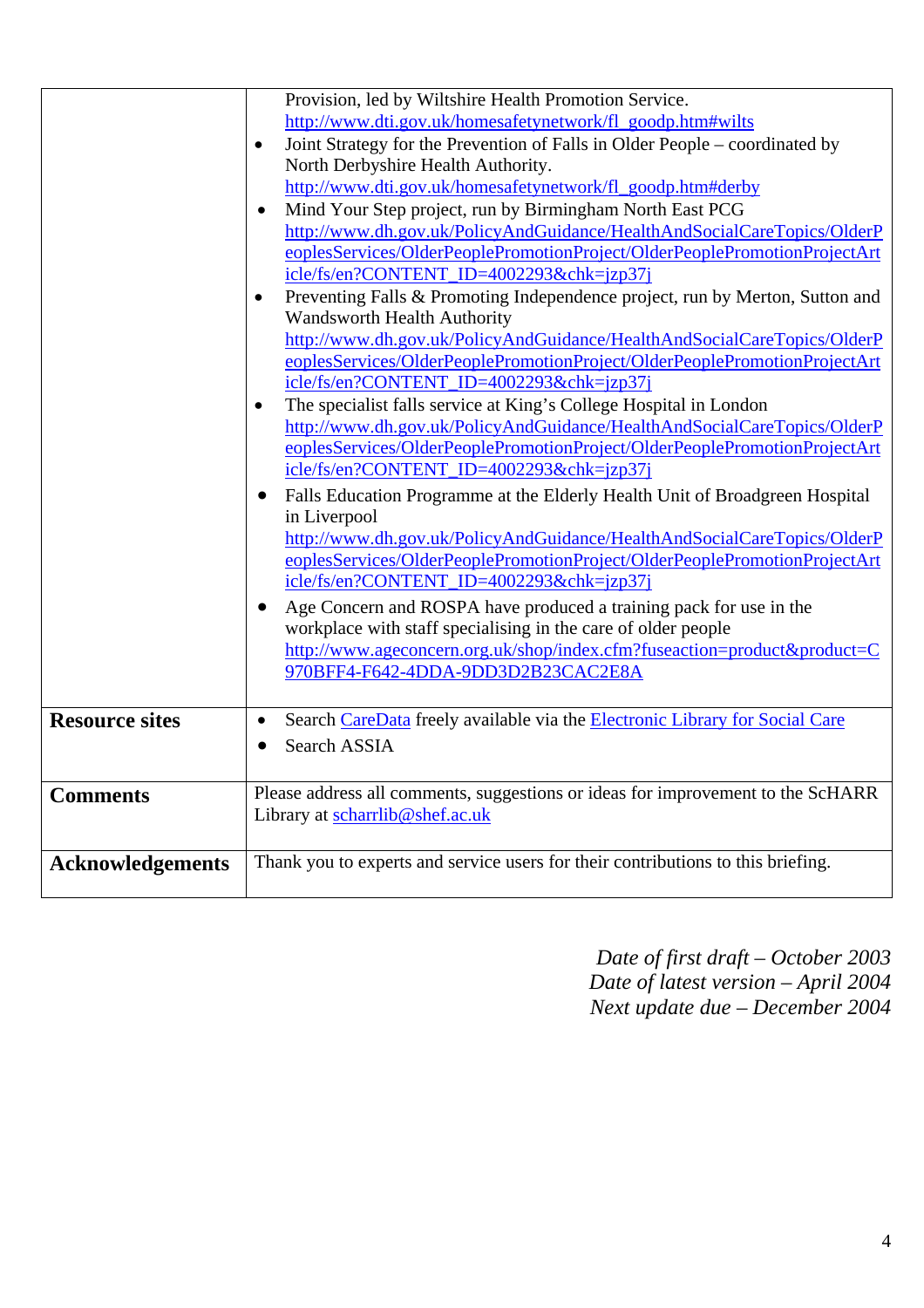## **REFERENCES**

(1) Butler M. Norton R. Lee-Joe T. Coggan C. (1998) Preventing falls and fall-related injuries among older people living in institutions: current practice and future opportunities. *New Zealand Medical Journal* **111**(1074): 359-361. Abstract available at: http://www.ncbi.nlm.nih.gov/entrez/query.fcgi?cmd=Retrieve&db=PubMed&list\_uids=1103 9821&dopt=Abstract

New Zealand based research involved a self-administered questionnaire about falls and fall prevention being sent to care homes: there were 175 responses.

(2) Taylor J. Morris M (1999) Education, Staff Knowledge and Falling in Hostel Residents. *Physiotherapy Singapore* **2**(4): 128-134.

Australian based research involved the use of a time-series design to test the effectiveness of a falls education programme on 120 care home residents.

(3) Feder G. Cryer C. Donovan S. Carter Y. (2000) Guidelines for the prevention of falls in people over 65*. BMJ* **321**(7267): 1007-11. Available at: http://bmj.com/cgi/content/full/321/7267/1007

Provides an update of systematic reviews prior to 1998.

(4) Krueger PD. Brazil K. Lohfeld LH. (2001) Risk factors for falls and injuries in a longterm care facility in Ontario. *Canadian Journal of Public Health* **92**(2): 117-20. Abstract available at:

http://www.ncbi.nlm.nih.gov/entrez/query.fcgi?cmd=Retrieve&db=PubMed&list\_uids=1133 8149&dopt=Abstract

Canadian based research involved a case-control study of the risk factors for falls and injuries amongst 335 residents of one care home.

(5) Rubenstein L Z. Josephson K R. Osterweil M D. (1996) Falls and Fall Prevention in the Nursing Home. *Clinics in Geriatric Medicine* **12**(4): 881-902. Abstract available at: http://www.ncbi.nlm.nih.gov/entrez/query.fcgi?cmd=Retrieve&db=PubMed&list\_uids=8890 121&dopt=Abstract

US overview of falls in the care home, focusing on identifiable causes, risk factors and preventative approaches.

(6) Jensen J. Lundin-Olsson L. Nyberg L. Gustafson Y. (2002) Fall and injury prevention in older people living in residential care facilities. A cluster randomized trial. *Annals of Internal Medicine* **136**(10): 733-41. Abstract available at:

http://www.ncbi.nlm.nih.gov/entrez/query.fcgi?cmd=Retrieve&db=PubMed&list\_uids=1202 0141&dopt=Abstract

Sweden based research involved the use of a cluster, randomised, controlled, non-blinded trial to test the effectiveness of a multifactorial intervention programme on falls and fallrelated injuries for 439 residents of 9 care homes.

(7) Schoenfelder D P. (2000) A Fall Prevention Program for Elderly Individuals: Exercise in Long-Term Care Settings. *Journal of Gerontological Nursing* **26**(3): 43-51. Abstract available at: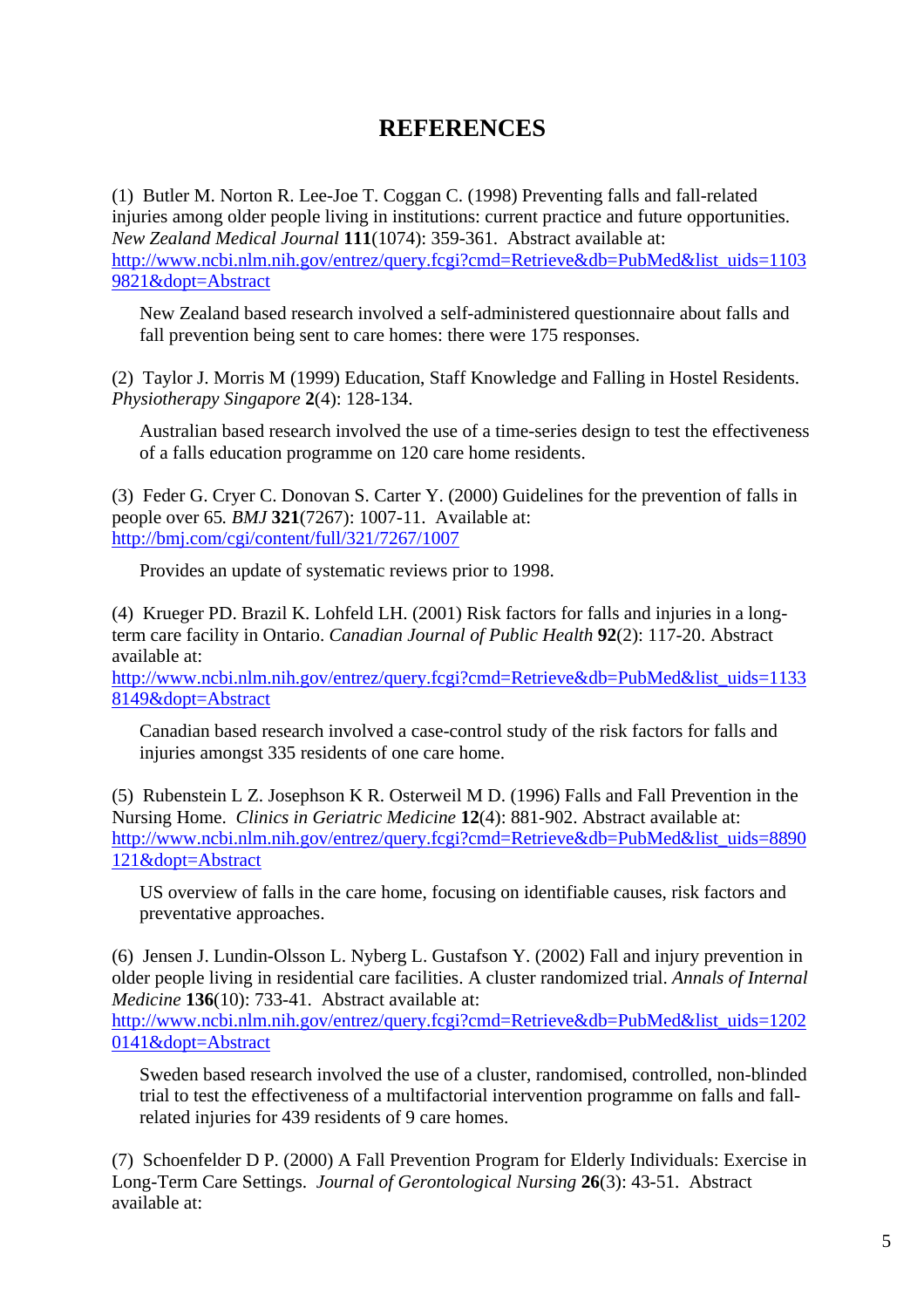http://www.ncbi.nlm.nih.gov/entrez/query.fcgi?cmd=Retrieve&db=PubMed&list\_uids=1111 1630&dopt=Abstract

US based research involved a pretest-posttest randomised design to test the role of exercise in fall prevention amongst 16 residents from 2 nursing homes.

(8) Close J. Ellis M. Hooper R. Glucksman E. Jackson S. Swift C. (1999). Prevention of falls in the elderly trial (PROFET): a randomised controlled trial. *The Lancet* **353**: 93-97. Abstract available at:

http://www.ncbi.nlm.nih.gov/entrez/query.fcgi?cmd=Retrieve&db=PubMed&list\_uids=1002 3893&dopt=Abstract

UK based research involved a randomised controlled study to test the effectiveness of a structured, multidisciplinary assessment of 397 fallers living in the community.

(9) Eakman A.M. Havens M.D. Ager S J. Buchanan R.L. Fee N.J. Gollick S.G. Michels M.J. Olson L.L. Satterfield K.M. Stevenson K.A. (2002) Fall Prevention in Long-Term Care: An In-House Interdisciplinary Team Approach. *Topics in Geriatric Rehabilitation* **17**(3): 29- 39.

US based research involved the collection of data on fall occurrence and evaluation of the effectiveness of an interdisciplinary fall prevention team for 25 residents of one intermediate care unit.

(10) Gillespie L.D. Gillespie W.J. Robertson M.C. Lamb S.E. Cumming R.G. Rowe B.H. (2001) Interventions for Preventing Falls in Elderly People (Cochrane Review). In: *The Cochrane Library*, Issue 2, 2003. Abstract available at: http://www.updatesoftware.com/abstracts/ab000340.htm

A systematic review of randomised trials of interventions to reduce falls in the elderly.

(11) Cryer C. Patel S. (2001) *Falls, fragility and fractures. National Service Framework for Older People. The case for and strategies to implement a joint Health Improvement and Modernisation Plan for falls and osteoporosis*. London: Proctor and Gamble. Available at: http://www.kent.ac.uk/chss/publications/fallsfragility&fractures.pdf

Guidelines for the prevention of falls with an emphasis on the effects of osteoporosis.

(12) Becker C. Kron M. Lindemann U. Sturm E. Eichner B. Walter-Jung B. Thorsten N. (2003) Effectiveness of a Multifaceted Intervention on Falls in Nursing Home Residents. *Journal of the American Geriatrics Society* **51**(3): 306-313. Abstract available at: http://www.ncbi.nlm.nih.gov/entrez/query.fcgi?cmd=Retrieve&db=PubMed&list\_uids=1258 8573&dopt=Abstract

Research based in Germany involved the use of a prospective, cluster-randomised controlled 12-month trial of the effectiveness of a multifaceted, non-pharmaceutical intervention on the incidence of falls and fallers amongst 981 residents of 6 community nursing homes.

(13) Parker M.J. Gillespie L.D. Gillespie W.J. (2003) Hip Protectors for Preventing Hip Fracture in the Elderly (Cochrane Review). In: *The Cochrane Library,* Issue 2, 2003. Available at: http://www.update-software.com/abstracts/ab001255.htm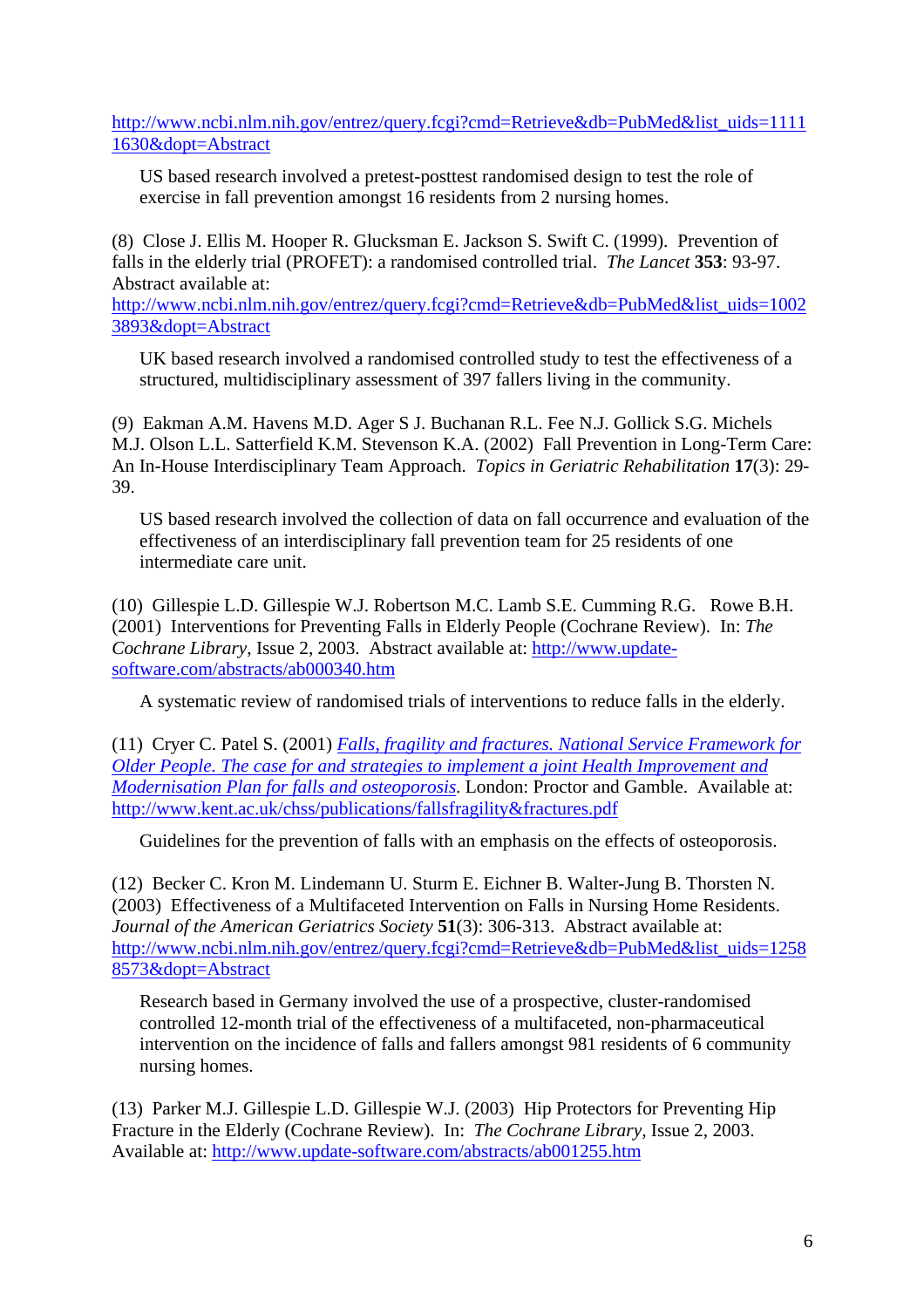A systematic review of randomised or quasi-randomised controlled trials to determine if hip protectors reduce the rate of hip fracture in elderly people following a fall.

(14) Counsel and Care (undated) *Residents taking risks. Minimising the use of restraint – A guide for care homes.* Counsel and Care. Available at: http://www.counselandcare.org.uk/whatsnew/risk\_restraint.pdf

Guidelines on the use of risk assessments and restraint in care homes.

(15) McCreadie C. (2001) *Making Connections: good practice in the prevention and management of elder abuse: Learning from SSI inspection reports in community and residential care settings.* London. Kings College London, Age Concern Institute of Gerontology. Available at: http://www.doh.gov.uk/pdfs/makingconnections.pdf

Central government policy document.

(16) Capezuti E. Evans L. Strumpf N. Maislin G. (1996) Physical Restraint Use and Falls in Nursing Home Residents. *Journal of the American Geriatrics Society* **44**(6): 627-633. Abstract available from:

http://www.ncbi.nlm.nih.gov/entrez/query.fcgi?cmd=Retrieve&db=PubMed&list\_uids=8642 150&dopt=Abstract

US based research involved the secondary analysis of data from a longitudinal clinical trial designed to reduce restraint use amongst 322 nursing home residents.

(17) McMurdo M.E.T. Millar A.M. Daly F. (2000) A Randomized Controlled Trial of Fall Prevention Strategies in Old Peoples' Homes. *Gerontology* **46**: 83-87. Abstract available from:

http://www.ncbi.nlm.nih.gov/entrez/query.fcgi?cmd=Retrieve&db=PubMed&list\_uids=1067 1804&dopt=Abstract

UK based research involved a randomised controlled trial to evaluate the effectiveness of falls risk factor assessment/modification and exercise training in reducing falls amongst 133 residents of care homes.

(18) Nowalk M.P. Prendergast J.M. Bayles C.M. D'Amico F.J. Colvin G.C. (2001) A Randomized Trial of Exercise Programs Among Older Individuals Living in Two Long-Term Care Facilities: The FallsFREE Program. *Journal of the American Geriatric Society* **49**(7): 859-865. Abstract available at:

http://www.ncbi.nlm.nih.gov/entrez/query.fcgi?cmd=Retrieve&db=PubMed&list\_uids=1152 7475&dopt=Abstract

US based research involved a randomised controlled trial to test the effectiveness of two different exercise programmes over a 2-year period in reducing falls amongst 110 residents of 2 long-term care facilities.

(19) Ray W.A. Taylor J.A. Meador K.G. Thapa P.B. Brown A.K. Kajihara H.K. Davis C. Gideon P. Griffin M.R. (1997) [Abstract] A Randomized Trial of a Consultation Service to Reduce Falls in Nursing Homes. *Journal of the American Medical Association* **278**(7): 557- 562. Available at:

http://www.ncbi.nlm.nih.gov/entrez/query.fcgi?cmd=Retrieve&db=PubMed&list\_uids=9268 276&dopt=Abstract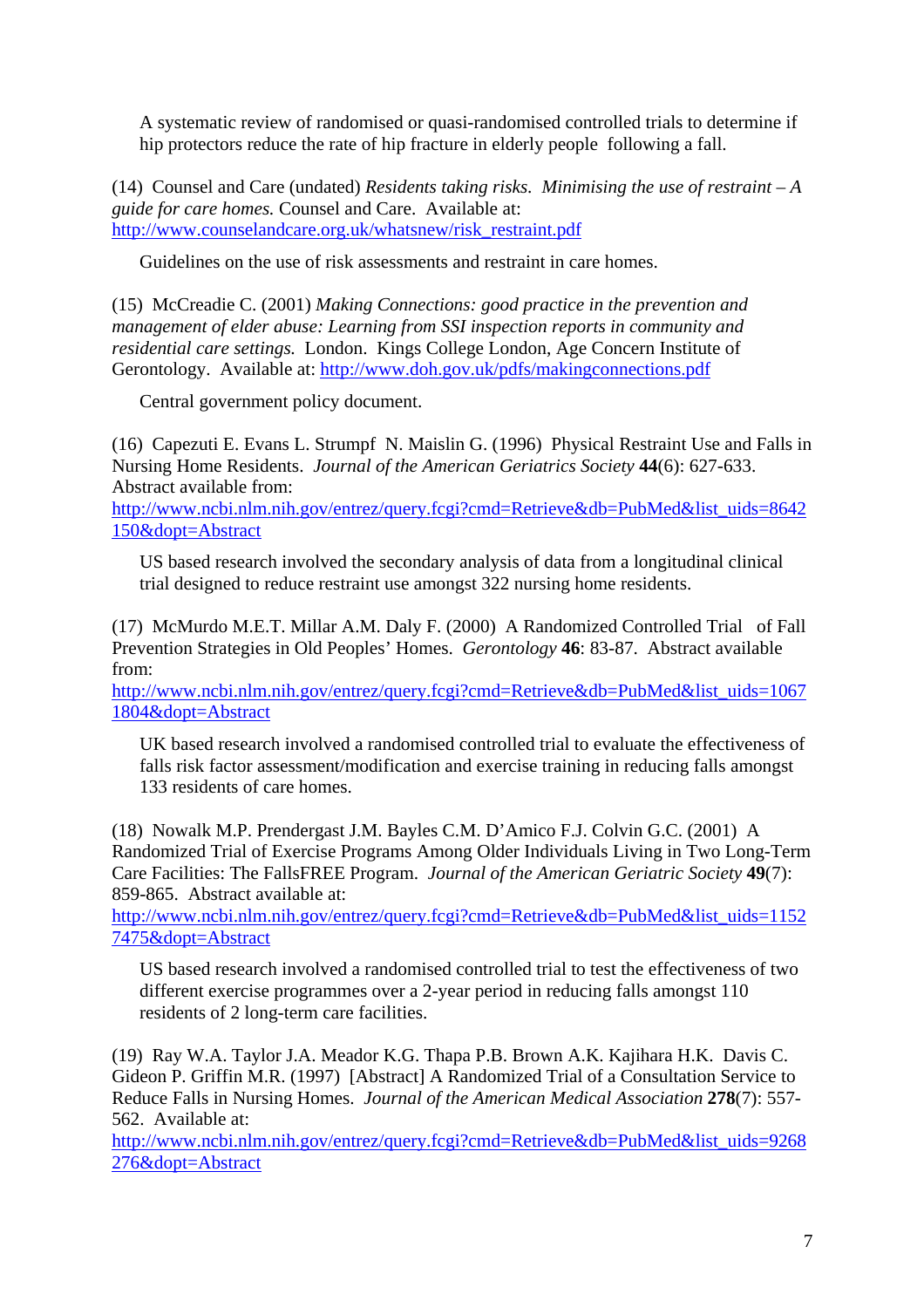US based research involved a randomised controlled trial to evaluate a falls prevention intervention programme amongst 482 residents from 7 paired nursing homes.

(20) Department of Health (2001) *National Service Framework for Older People. Standard Six: Falls (pp 76-89).* Available at: http://www.doh.gov.uk/nsf/olderpeoplemaindoc.htm

Central government policy document.

(21) Department of Health (2003) *How can we help older people not fall again? Implementing the Older People's NSF Falls Standard: Support for commissioning good services.* Available at: http://www.doh.gov.uk/nsf/olderpeople/fallscommdoc230703.pdf

Central government policy document.

(22) Department of Health (2002) *Preventing Accidental Injury – Priorities for Action.* Available at: http://www.doh.gov.uk/accidents/pdfs/preventinginjury.pdf

Central government policy document.

(23) Dorset HealthCare (2000, revised 2002) *Guidelines for the prevention and management of falls in the elderly: Residential Care.* Available at: http://www.dorsethealthcare.nhs.uk/pages/clinical\_governance/docs/Falls%20Residential%2 0Care.pdf

Practice guideline.

(24) Cornwall and Isles of Scilly Falls Prevention Steering Group (2001) *Cornwall and Isles of Scilly Falls Prevention and Management Strategy*. Available at: http://www.fallsprevention.co.uk/Falls-Strategy-040102.pdf

Practice guidelines.

(25) American Geriatrics Society, British Geriatrics Society and American Academy of Orthopaedic Surgeons Panel on Falls Prevention (2001) *Guidelines for the Prevention of Falls in Older Persons*. Available at: http://www.bgs.org.uk/acrobat%20files/JGS49115.pdf

US practice guidelines.

(26) NSW Health Department (2001) *Preventing Injuries From Falls in Older People*. Available at: http://www.health.nsw.gov.au/pubs/p/pdf/prevent\_falls\_old.pdf

Australian practice guidelines.

(27) Shanley C. (1998) *Putting your Best Foot Forward. Preventing and Managing Falls in Aged Care Facilities.* Sydney: Centre for Education & Research on Ageing. Abstract available at: http://www.cera.usyd.edu.au/CERA%20Resources.htm#foot

Australian practice guidelines.

(28) Hughes M. (2002) Fall prevention and the national service framework. *Nursing Standard* **17**(4): 33-38.

Research involved use of a non-experimental, descriptive, fixed-study design to examine the prevalence and nature of fall prevention strategies amongst NHS bodies: there were 105 responses.